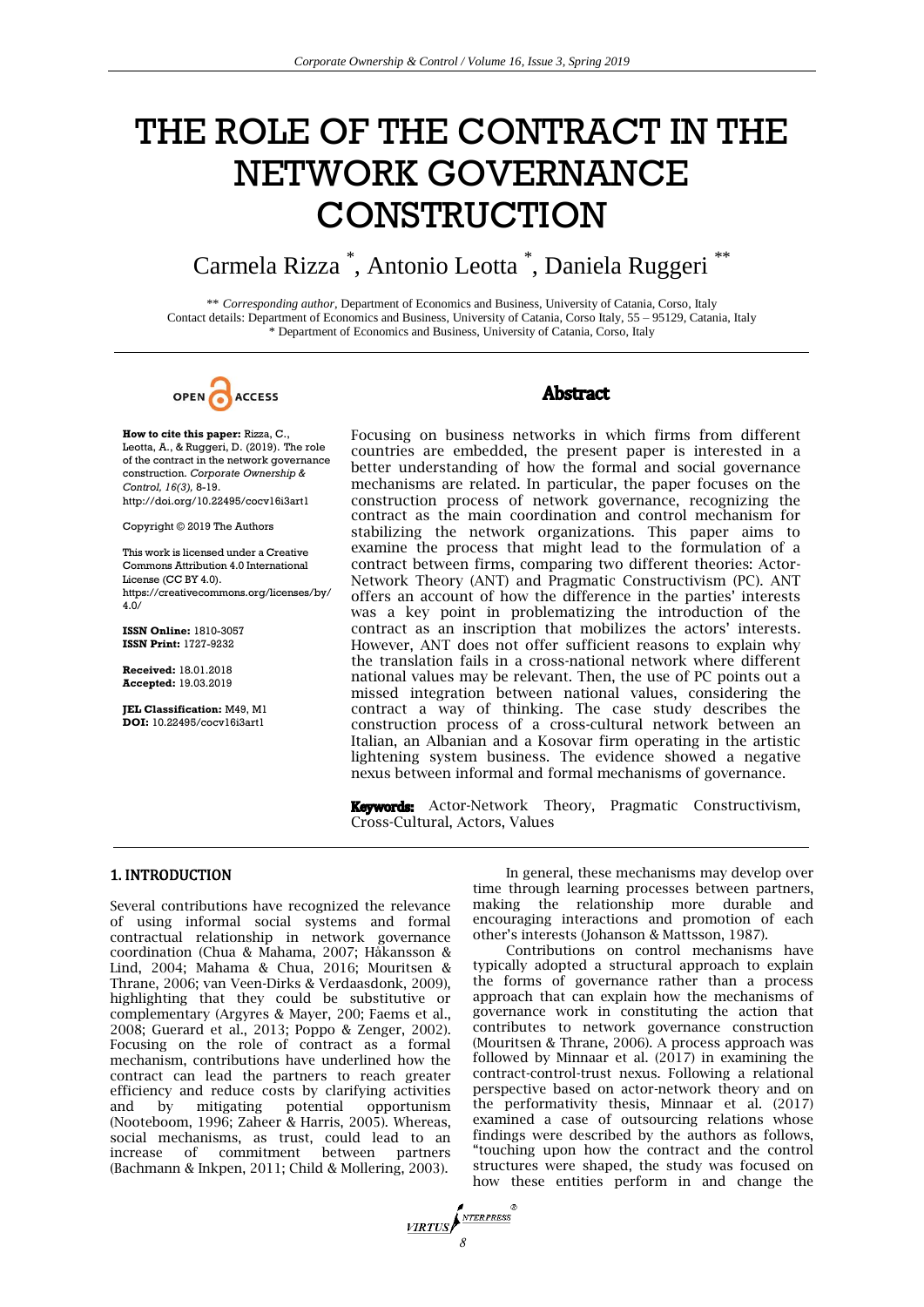interfirm relationship, and on how they are constitutive of this relationship" (p. 39). And later on in the paper, they specified "in our relational study, trust is a consequence rather than an ex-ante category" (p. 39). In summary, the contribution under discussion highlights how trust is a result of the performative role played by the interaction among the contract, control structures, and partners, all having the same agency. In its focus, this study did not consider "how, at the level of the interfirm relationship, the contract and control structures were objectified" (p. 39). The present study, instead, considers that the process of objectifying contract and control structures deserves a deeper understanding, especially in cross-national inter-firm relationships, where a difference in national values may play an important role in the building of trust and contractual arrangements. In objectifying the contract and control structures, the trust may play a constructive role and may be the consequence of common values, shared between the partners.

Acknowledged this gap, in what follows we attempt to explore the process that might lead to the formulation of a contract, viewed as a mechanism of governance in a cross-national network organization. In doing so, we interpret the network governance construction comparing two theoretical views: Actor-Network Theory (ANT), which has been mostly used in studies following a process approach, and Pragmatic Constructivism (PC), which sees reality as the outcome of a process of integration where values of actors play a relevant role. Focusing on this issue, we try to better analyze how firms from different countries are embedded in networks, in order to better understand how the formal and social governance mechanisms are related.

To examine the process that might lead to the formulation of a contract between firms, we firstly consider it as a process of translation (Callon, 1984). Thus, through ANT we highlight the reasons for problematization and, thereby, the identities of the actors to be interested and enrolled. From this perspective, the contract is viewed as an inscription that is able to mobilize all the actors' interests as it comes out from a successful process of translation. This interpretation well explains how the difference in the parties' interests acted in problematizing the introduction of the contract, but it does not offer any reason why the translation could fail, as in a cross-national network, where different national values can be relevant.

Since the failed translation may be due to a missed integration between national values, we consider PC (Nørreklit et al., 2017, 2007, 2010). Viewed through the lens of PC, a contract is a way of thinking that defines future possible behaviours within the parties' conveniences and interests. The defined possibilities are not illusionary if they are based on business facts and the related problems to be solved by applying rules that have to be interpreted and understood by the parties according to the same meanings.

Comparing these two theoretical perspectives, a case study is accomplished referring to an ongoing process aimed to construct a cross-cultural network between an Italian, an Albanian and a Kosovar firm operating in the artistic lightening systems business.

*MRTUS* 

The paper offers two main contributions. The first relates to the inter-organizational control literature since the contract and trust are viewed as two levers of control. In this field, the study shows a negative nexus between trust and the formulation of a contract due to the difference in partners' national values. The second contribution is of methodological nature and relates to a critique of ANT in its ability to take account of values as drivers of actions. In this respect, it is shown how PC offers a richer view going beyond an action as a fact. It does so trying to explain the failure of the construction of the contract investigating the process of integration that is behind this construction.

The paper is organized as follows. Section 2 presents the theoretical background on the formal and informal mechanisms used in the cross-cultural network governance, focusing on the role of the contract in the network governance construction, and describing this role from the ANT lens (Section 2.1) and from the PC lens (Section 2.2). Section 3 outlines the research methodology while Section 4 illustrates the findings emerging from the analysis of the case study, interpreting them from the ANT (Section 4.1) and PC (Section 4.2) perspectives. Finally, concluding discussion and remarks ends the paper.

# 2. THEORETICAL BACKGROUND

In 1997 Candace Jones, William S. Hesterly and Stephen P. Borgatti, in their paper on a general theory of network governance, published on *Academy of Management Review, 12(4),* recognized that many industries were using network governance coordination characterized by informal social systems and formal contractual relationship between firms. As they explained, such mechanisms were combined to coordinate products and services in uncertain and competitive environments. The contribution by Jones et al. (1997) was the starting point for further studies, even in the management accounting area, that have recognized the copresence of social and formal mechanisms for both coordination of networked firms' activities and control exercised at both the business and the network levels (Chua & Mahama, 2007; Håkansson & Lind, 2004; Mahama & Chua, 2016; Mouritsen & Thrane, 2006; van Veen-Dirks & Verdaasdonk, 2009). In particular, van der Meer-Kooistra and Scapens (2008) dealt with the governance of lateral relations, where, after defining four features of lateral relations, namely exchange of knowledge, copresence of cooperation and competition, combination of flexibility and standardization, continuous shift in the leadership role, adopted a theory called "minimal structure" in order to express the continuous need for balance between firmness and flexibility in such relationships. Four types of structures, economic, institutional, social and technical, were proposed and discussed. Even if the latter study focused on lateral relations, rather than network organizations, its arguments are quite consistent with Jones et al. (1997), namely that network governance is a configuration of informalsocial and formal mechanisms directed to coordinate and control networked firms' activities.

In what follows, we consider the specifics of formal and informal governance mechanisms in cross-cultural network organizations, shaped by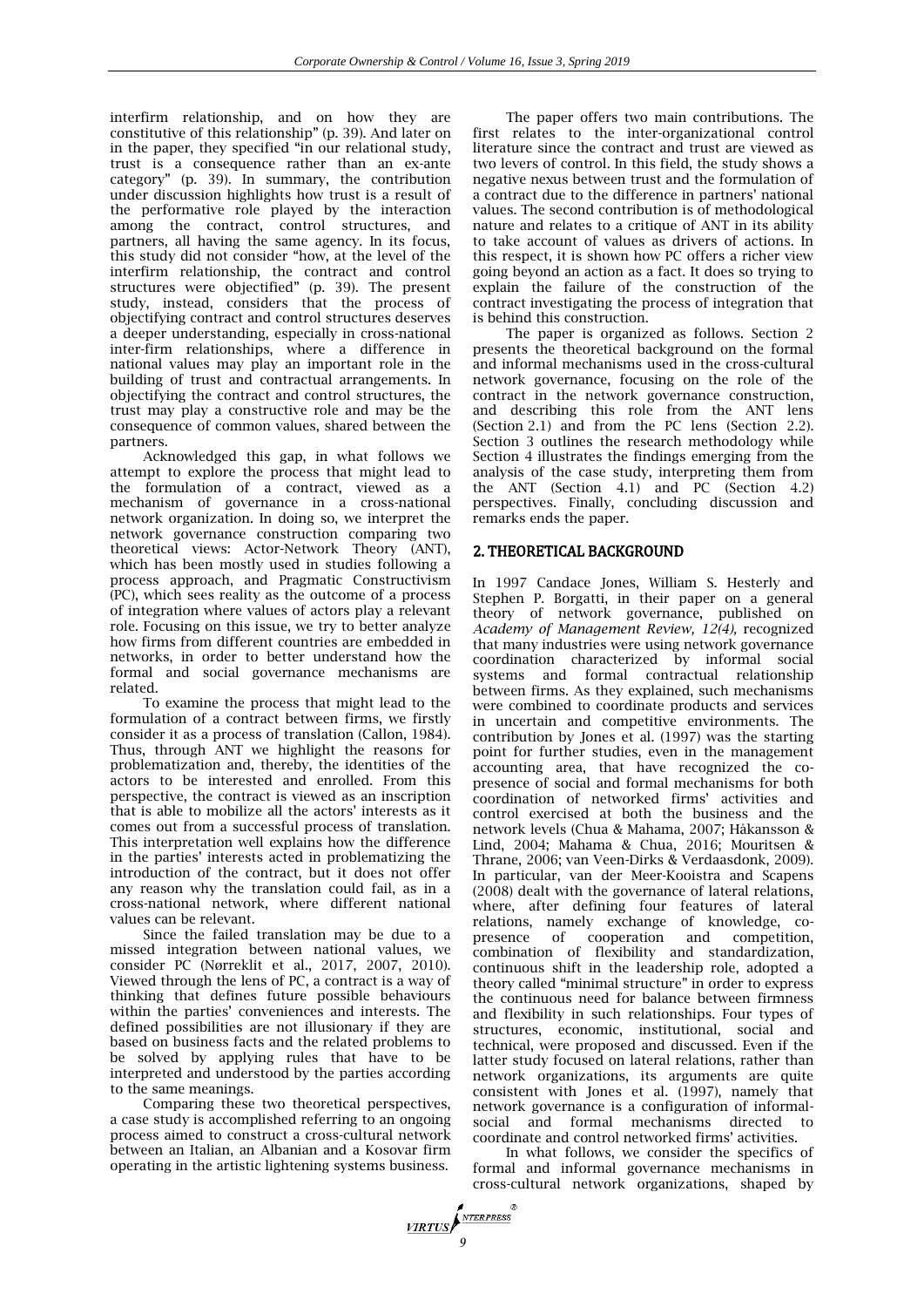firms from different countries. In so doing we focus on cross-national partnerships, a setting that has received little attention so far. Then we discuss the theoretical perspectives we consider appropriate to gain an understanding of the process leading to the constitution of network governance in a crossnational setting.

# 2.1. Cross-cultural network governance mechanisms

Contributions on network governance issue have recognized that the performance of the interorganizational relationship is a consequence of the effective coordination of formal and informal governance mechanisms (Argyres & Mayer, 2007; Faems et al., 2008; Guerard et al., 2013; Poppo & Zenger, 2002). Formal mechanisms are the legal contracts which formalize how to manage the relationship between partners specifying terms and clauses in order to avoid conflicts of interpretation (Luo, 2002). Some researchers have highlighted how the contract can lead the partners to reach greater efficiency and reduce costs by clarifying activities and by mitigating potential opportunism (Nooteboom, 1996; Zaheer & Harris, 2005).

Otherwise, the informal mechanisms could be trust, commitment and social capital sharing between partners (Bachmann & Inkpen, 2011; Child & Möllering, 2003). These mechanisms may develop over time through processes of learning and adaptation, which are essential to the strengthening of the relationship between partners, making the relationship more durable, encouraging interactions and promotion of each other's interests (Johanson & Mattsson, 1987). These mechanisms help to face future environmental changes by flexibility and increased information sharing between partners (Zaheer & Harris, 2005).

In the management accounting literature, among the network governance mechanisms, a significant role has been recognized to contract and control structures as formal mechanisms, while a central role has been assigned to trust, as a social mechanism of control and uncertainty reduction.

Langfield-Smith and Smith (2003) considered the contract as a complex tool that has to take into account many areas of interest which may preclude the complete ex-ante specification of detailed contracts. However, network governance also requires flexibility and adaptation between partners that may imply that control systems rely less on formal mechanisms (Gietzmann, 1996; Ittner et al., 1999). Accordingly, several researchers have focused on the role of trust in network governance (Zaheer & Venkatraman, 1995; Gietzmann, 1996; Nooteboom et al., 1997; Seal & Vincent-Jones, 1997), highlighting how certain minimum levels of trust are essential in inter-firm relationships, as trust reduces the possibility of opportunistic behavior, helping in predicting the mutual behavior through each party honoring commitments, and allowing partners to deal with unforeseen contingencies in mutually acceptable ways (Sako, 1992, p. 37).

The role of formal and informal mechanisms in network governance has been differently argued by management accounting researchers that have highlighted how they could be substitutive or complementary (van der Meer-Kooistra & Vosselman, 2000; Tomkins, 2001; Dekker, 2004; Vosselman & van der Meer-Kooistra, 2009; Minnaar et al., 2017). A recent contribution has analyzed the two typologies of governance mechanisms from rational and relational perspectives (Minnaar et al., 2017). In particular, assuming a rational perspective, contract and trust have been considered to be stable solutions to control problems, reducing risk and facilitating cooperation. This perspective, based on the economic management control literature, considers organizational members as self-interested agents (van der Kolk et al., 2015) and the formal mechanisms, such as the contract, as subordinate to human beings. In order to manage the relationships between partners, preventing partners' opportunistic behaviour, the partners negotiate which kind of formal mechanisms is appropriate to control the relationship at distance. In contrast, assuming a relational perspective, the contract, control structures, and trust are shaped and changed in a network of associations between multiple actors, both human and non-human (Minnaar et al., 2017). It means that these mechanisms can be interpreted as actors that involve and engage the other parties in creating, maintaining and modifying the network. The study by Minnaar et al. (2017) assumes trust as a quasi-actor while interacting with the other actors. That interpretation is suggested by the performative role of the contract and control structures. In so doing, the focus is on how the network of human and non-human actors is able to build trust. The partnership between Semorg and Fasorg, two companies examined in the case study, does not show relevant differences in the national values of the partners and so national values are not considered in the role attached to trust. Rather, a focus on a cross-cultural partnership may highlight first, that the role of trust depends on the importance that national values give to it; second, that values and trust play an important role in the construction of the contract. Such a focus may add values as a further social mechanism which, coupled with trust, should be considered in the network construction.

Focusing our attention on business networks in which firms from different countries are embedded, we are interested in better understanding of how the formal and social governance mechanisms are related. In doing so, we refer to contributions in management accounting that have paid attention to the notion of control and the complexity of meanings associated with this concept in an international context. In particular, Scheytt et al. (2003) tried to understand the way in which the practices of management accounting and control are enacted in different cultures. Culture has been "conceptualized as a complex representational system constituting identities and symbols and also as a feature, which binds individuals or groups of individuals to a certain set of values, beliefs, understandings and ways of sense-making" (Scheytt et al., 2003, p. 519). Cultural specificity could affect the ways in which control and its mechanisms can be interpreted and applied across different cultures (Groot & Lukka, 2000). Scheytt et al. (2003) identified four properties of control, defining it as relational, that means there are relations of control encompassing the controller and the controlled; processual, since it usually involves a process or a sequence of control activities; situational as it is embedded in social, moral, cultural and organizational contexts; reflexive, because it is

*VIRTUS*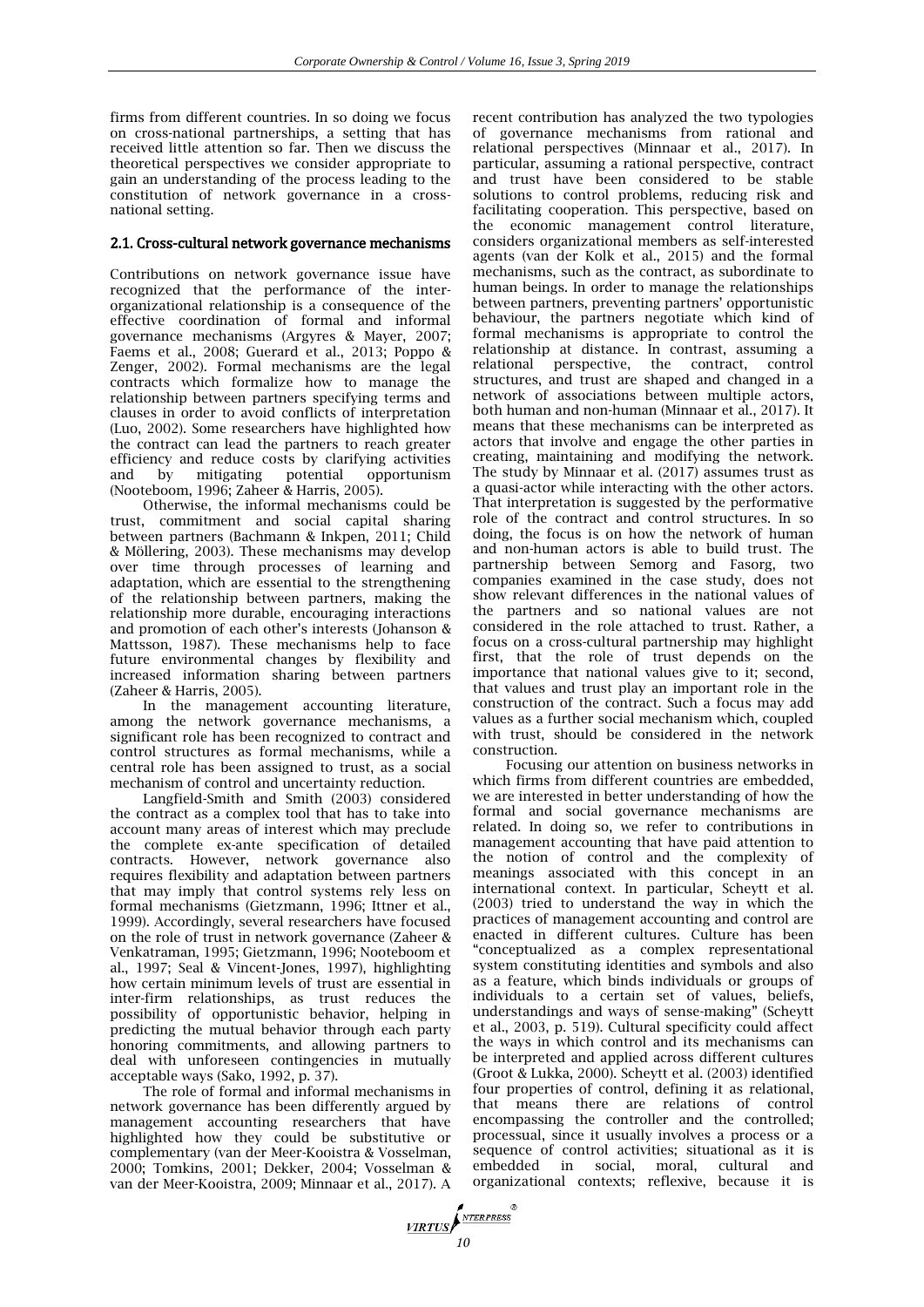based on a circular relationship between the behaviours of actors involved, influenced by their expectations and experience. Importing such control mechanisms from another cultural background might result in a tension between the prevailing locally defined notion of control and the changes brought about by the technical aspects of these mechanisms.

In line with Scheytt et al. (2003) we take the distance from contributions that explained the meaning and the impact of culture with an emphasis on objective validity with the intention of categorizing (management) cultures into distinct regional sets. Rather, we pay attention more on attitudes, values, and beliefs that are associated with control and the way control is enacted in different cultural contexts.

Considering business networks whose partners come from different countries, as cross-cultural contexts where the roles assigned to social governance mechanisms may differ among the partners, we focus on the process leading to the construction of network governance. To explore this issue needs to problematize the particular case of "shared network governance" (Antivachis & Angelis, 2015), a related decentralized network, where the likelihood of every single relation can be established and maintained considering other relations. Moreover, the construction of network governance needs to be examined considering the introduction of governance mechanisms that help to stabilize the network. In line with Minnaar et al. (2017), we recognize the contract as the main coordination and control mechanism for stabilizing interfirm relationships and network organizations.

# 2.2. The role of the contract in the network governance construction

Contributions on control mechanisms have typically explained forms of governance drawing on a structural approach. In the last years, researchers have underlined how the adoption of a process approach could shed lights into how the mechanisms of governance work in constituting the actions that contribute to network governance construction (Mouritsen & Thrane, 2006). Given that, we attempt to explore the process that might lead to the formulation of a contract, viewed as a mechanism of governance in a cross-national network. In doing so, we interpret the network governance construction adopting comparatively the views of ANT and PC.

Following ANT, the reality, constituted by heterogeneous collectives, of people, technology, machines and objects symmetrically interrelated to each other (Callon & Latour, 1992; Latour, 2005), is considered as the result of a translation process. In this process accounting mechanisms can be assumed as black boxes relied on techniques, materials, processes, and behaviours, which should be opened to discover how social aspects and technical elements are associated and come together as a durable whole network. Black boxes may be used to stabilize a construction either by combining several of them or by putting many elements within the same black box, making them a part of the construction (Callon, 1998, 1986; Callon & Latour, 1981). Accordingly, this theoretical perspective allows the study of how change processes happen

(Hopwood, 1987; Chua, 1995) through non-linear fashions, whose results cannot be predicted, as they depend on how human and non-human actors allied with each other (Briers & Chua, 2001). Accounting mechanisms are interpreted as "inscriptions" able to convert ideas into visualizations (i.e. figures and numbers which become "facts", see Robson, 1992) and to manipulate them to serve their interests.

Coherently, contracts through conditions contained herein, facilitate the visualization of all actors' interests and actively perform the decisionmaking processes in inter-firm relationships (Mouritsen & Thrane, 2006). On this point, Mahama and Chua (2002) asserted that a major part of the relations is constructed with calculating agencies that would allow interactions between the parties involved to have an orientation and a mode of accountability. The contract defines the market space in which partners interact with each other, and also allows the redefining of partners themselves (Mouritsen et al., 2001). Thus, it becomes an actor in the actor-network. Accordingly, to the best of our knowledge, it is interesting to further explore how this actor works, throughout translation and displacement (Cooper, 1992). How can the contract contribute to making network governance stable?

Following the main phases of the translation process (Callon, 1984), the contract can be assumed as the obligatory passage point (OPP) for interrelated firms which aim to achieve the stabilization of partnerships. In this view, the contract could be able to interpret and represent the interests of all actors, mobilizing them in order to strengthen the ties between them.

In particular, when the need for consolidation emerges in such inter-firm relationships as a response to emerging opportunities/threats, the contract could be proposed by one of the partners as the solution to seize opportunities or to solve threats, consolidating the partnership. To this end, the contract has to rightly represent the interests of all actors, who recognize it as a solution for partnership consolidation.

The proper problematization has then the aim to identify the opportunities/threats that through the contract have been seized/solved. Which are the interests that each partner can represent through the contract? This recognition allows the contract to become an actor able to involve and mobilize the interests of all partner, representing the best solution to the partnership. In doing so, different interessement devices have to be used as the success of the contract in other partnerships, its ability to strengthen trust between firms involved, or the increasing of the information sharing. Where interessement devices are successful, actors were able to determine their roles in the network. This occurrence leads that each partner firm interested in the contract could give rise to actions that communicate its objectives and the desired outcomes. Thus, negotiations take place, allowing each partner's identification of clauses able to meet its needs. Through interactions, partner firms learn the needs and abilities of the other firms and become able to act in compliance with them. After that, the mobilization happens. Partner firms will verify the results achieved and their compliance with their expectations represented through the contract, and the contract could be viewed as an inscription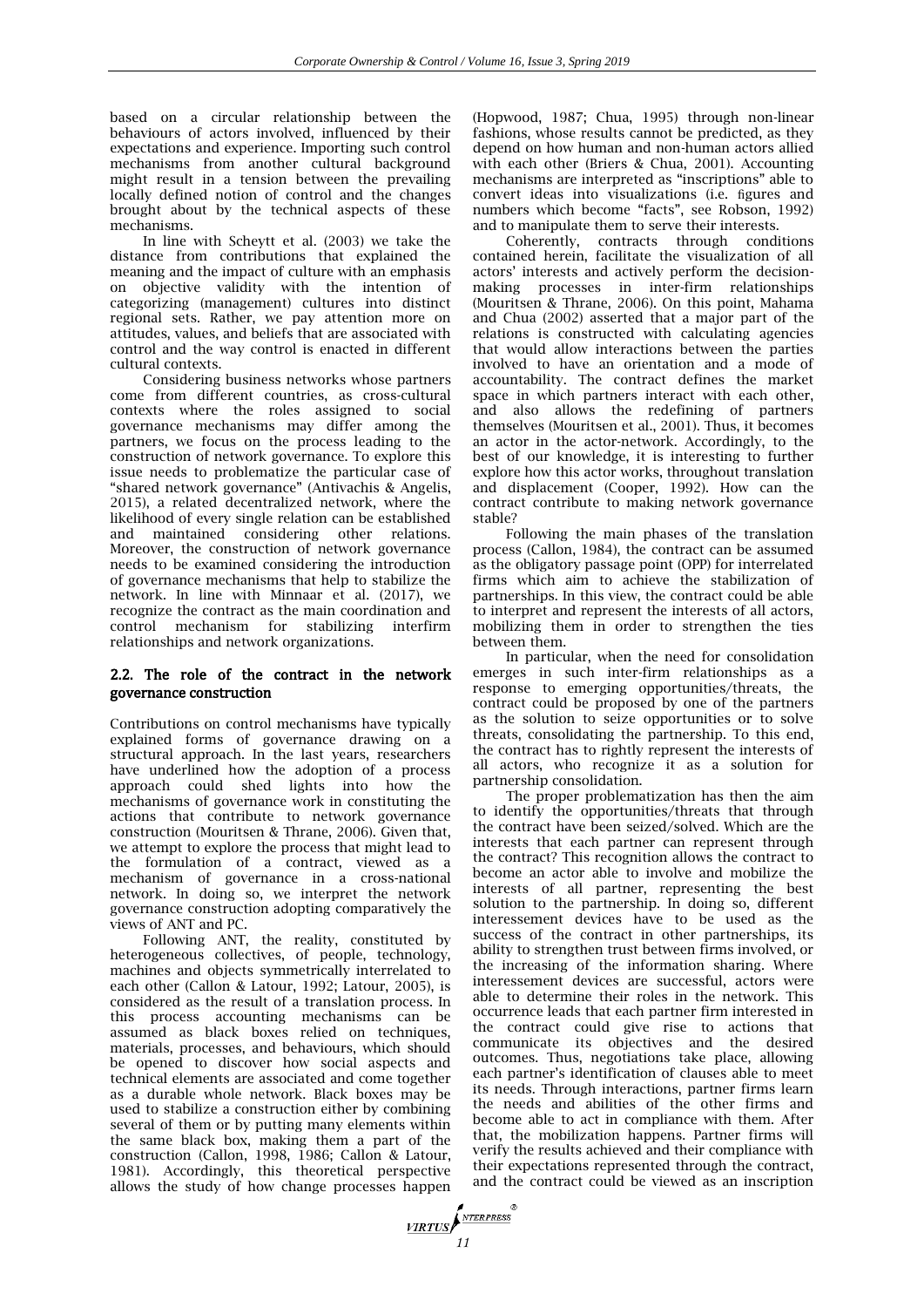able to mobilize all the actors' interests as it comes out from a successful process of translation (Minnaar et al., 2017). Otherwise, when the contract is not able to enroll all actors in solving controversies that emerged during the translation process, the latter fails. In this case, network governance could be compromised.

In a cross-national business network, this theoretical approach succeeds only partially in describing the way how the contract could act as a coordination and control mechanism for stabilizing interfirm relationships and network. While it could well show how the difference in the partners' interests was a key point in problematizing the introduction of the contract and also in considering the interdependence of the different translations. However, it does not offer any argument about why a translation could fail in a cross-national setting, where different national values may be relevant in terms of a notion of control. Latour (2005) does not explicitly mention values, which are embedded in the things or artifacts in focus. He focuses on what humans or things do, their actions and performativity, then he can only reveal who and what is involved in the change process, and how this process occurs, while no answer can be provided to questions starting with why (Jakobsen, 2017). To improve the understanding of the translation process it could be useful to know what people want, their motivations and values, overlooking specific circumstances that activate the problematization. Thus, in the network governance construction, the failed translation could be due to a missed integration between partners' values which display different national cultures.

Acknowledging the relevance of values, we need to improve the understanding of how the network governance construction happens. Thus, we consider PC (Nørreklit et al., 2007, 2010, 2017). In this theoretical view, values are central in the way actors construct their reality. Values guide actors' choices and motivate their actions. According to PC, any process of objectification is shaped by the interaction between actors and reality and thus overcomes the subjectivist stance of social constructivism (Lueg & Knapik, 2016).

Drawing on PC theoretical perspective, the reality construction arises from the integration of four ontological dimensions: facts, possibilities, values, and communication. In this view, the contract could be interpreted as a way of thinking, an overarching topos (plural: topoi) that integrates multiple topoi defining future possible behaviours within the parties' conveniences and interests. The defined possibilities are not illusionary if they are based on business facts and the related problems to be solved by applying rules that have to be interpreted and understood by the parties according to the same meanings.

In the network governance, construction contract should be able to represent multiple topoi linked to the different partner firms, to be communicated with each other, constructing a common narrative. To this end, a contract should arise from a process of co-authorship which includes factual possibilities and values of all partner firms (Baldvinsdottir & Heidarson, 2017). Thus, the co-<br>authorship process fosters partner firms' authorship process fosters partner firms' involvement to pursue common objectives in such relationships through a creative, communicative

*VIRTUS* 

process in which the different constructs were merged (Arbinor & Bjerke, 1997). Initially, each firm expresses its view of factual possibilities, influenced by its experiences and values (subjectivation). When partner firms interact with each other (externalization), the different understandings of factual possibilities are communicated integrated through time and space, allowing the objectification of information (Nørreklit et al., 2017).

In this sense, the contract, used as a communication tool, could facilitate partner firms' ability to verify the outcomes of such relationships. In doing so, the contract can offer the basis to produce and communicate information that helps to reduce the uncertainties on network outcomes and stabilize the inter-firm relationships. The adoption of PC lens can explain how trust and national values may contribute to the process of objectifying the contract and the related control structures.

# 3. RESEARCH METHODOLOGY

Adopting the above-described theoretical perspectives, a narrative case study is accomplished referring to a process aimed to construct a crosscultural network between an Italian, an Albanian and a Kosovar firm operating in the artistic lightening system business. The reasons which guided us in choosing this case are the peculiarities of the governance context characterized by firms coming from different countries and the direct involvement of one of the researchers and one of the co-workers of the Italian firm. This particular condition helps in analyzing more the causes of the failure of the translation process looking on the value dimension, capturing the differences in national values. Hence, the direct involvement of some member of the team research helped in collecting information and in understanding the governance mechanisms used by parties.

Recognizing the relevance of studying not only the results of what things happened but also their making, and following a retrospective analysis aimed to make sense from some theoretical lenses, we adopt a narrative approach. This approach required to provide access to people's identity, personality and the meaning people ascribe to specific situations (Gabriel,  $1998$ ). This methodology is also related to a hermeneutic understanding (Gadamer, 1989) which emphasizes the processes of interpretation and understanding in a social context (Schuetz, 1927). The data on which the empirical evidence is based consists of a narrative that was constructed involving the Italian entrepreneur, one of his co-workers who collaborated to the research project as an assistant researcher, and one of the authors of the present paper. The reason for the collaboration of the assistant researcher was the writing of her doctoral thesis. The latter was aimed to explain the process of introducing a contract in a supply network adopting the perspective of ANT. This was why the dynamics reported could not be considered as an objective story but is a narrative influenced by the theoretical lens adopted. Moreover, being the aim of the project to form an ANT interpretation of the phenomenon of interest, the narrator had to be familiar with ANT categories. This induced the researcher to rely on the narration constructed by the assistant researcher. The latter was not extraneous to the story but had an active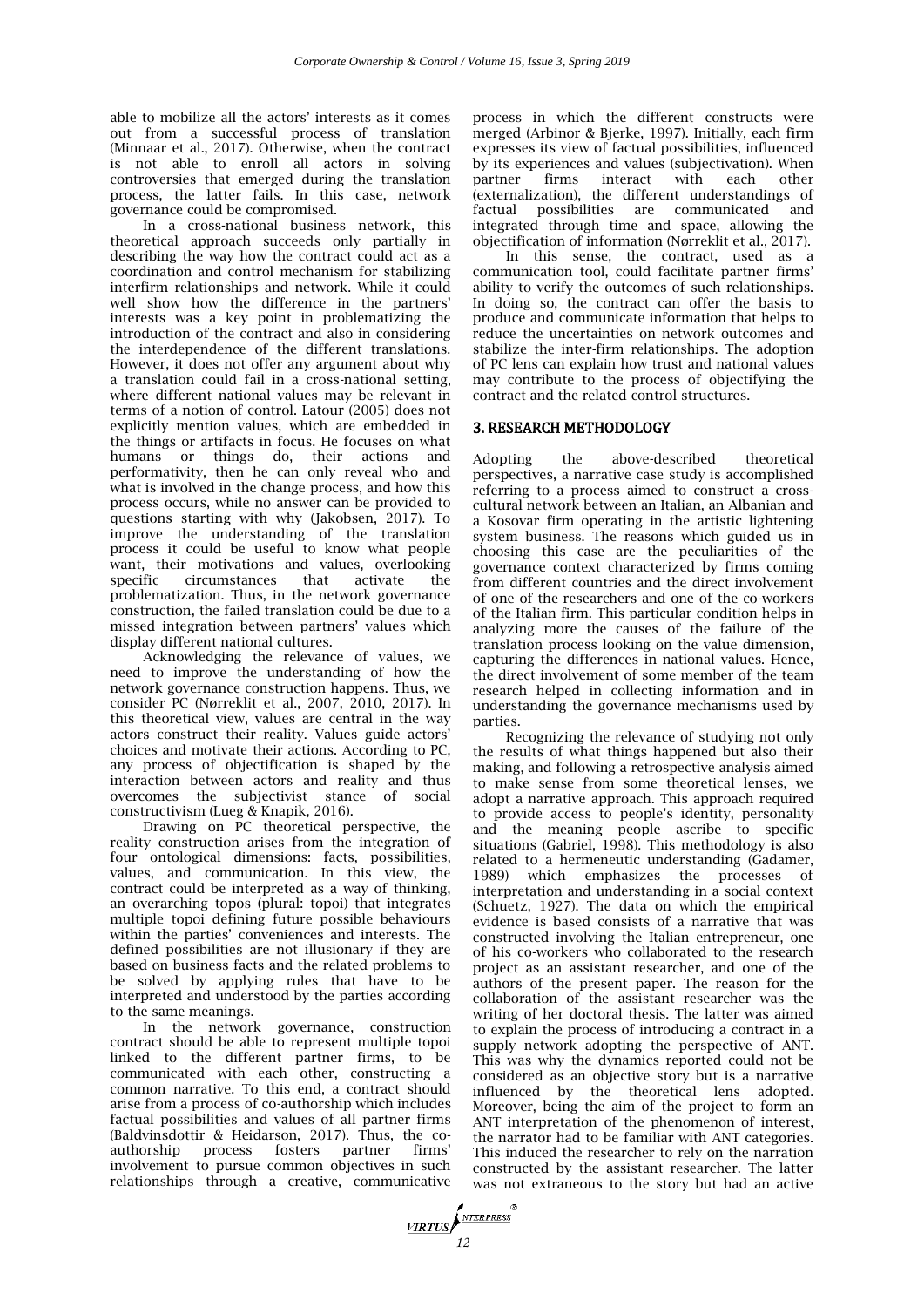part in all the dynamics. She had been recruited by the Italian entrepreneur who, only speaking Italian, had to satisfy his need for a consultant who could communicate with the main representatives of foreign partner firms. The position of the assistant researcher gave her privileged access to all documents that had to be written in English to be proposed to the partners or, when received from the partners, had to be translated into Italian. Moreover, the assistant researcher played the role of a participant observer. She took an active part in all the meetings of the actors, for the presentation of proposals and negotiations. The assistant researcher constructed her narration by gathering data through interviewing the entrepreneur about his points of view on the dynamics of the partnership. He was interviewed during twelve meetings, following an informal approach, relying on interviewee's perceptions of events.

The data collection lasted nine months approximately. The observations began in May 2014, six months before the assistant researcher was aware of her thesis assignment. The interviews and the documentary analyses started when the assistant researcher initiated her thesis. Thus, the narration was co-constructed by the assistant researcher with the entrepreneur, on the one hand, and with her supervisor, on the other, who is one of the authors of the present paper and helped the assistant researcher to construct an ANT based narrative (Czarniawska-Joerges, 1998). While the story ended in January 2015, the data collection of the original project ended in July 2015 and produced the narrative reported in the following section.

In January 2018, we reinterpreted the narrative according to the aims of the present paper. So, drawing on both ANT and PC perspectives, narrative data were analyzed to interpret how the process of network governance construction occurred (Scheytt et al., 2003).

I-Light (pseudonym) is an individual firm which deals with artistic lighting of churches, museums, and conference rooms; consulting, design and installation of lighting systems, solar and photovoltaic panels, audio-video systems, air conditioning and heating and home automation systems. It started in 2008 and in a few years it grew significantly thanks to the good operating results and the open mind of the owner. The spirit of the owner was to evaluate every circumstance as a possible source of business, in this sense he was open to opportunities coming from his professional network and from national and international industry events.

I-Light's organizational structure was highly centralized due to the central role played by the owner in all business processes, even if in the last years he felt the increasing need to delegate and to better organize business operations. That was the reason that prompts him to accept the guidance of professionals and to implement management accounting, improving internal control.

I-Light was selected as a case study to be analyzed because it was characterized by inter-firm relationships with firms located in different countries. The construction of cross-national network governance was the particular phenomenon we focused on in order to understand how control mechanisms such as the contract, trust, and values work in this kind of relationships. In doing so, the

co-presence of different national cultures helped us to better understand how differences in values could explain why some control mechanisms may work or not.

# 4. THE BASIC NARRATIVE OF AN ATTEMPT TO CONSTRUCT CROSS-CULTURAL NETWORK **GOVERNANCE**

In 2010, I-Light began to work in Albania, participating to a voluntary project for the renovation of an Albanian Cathedral, promoted by the bishops of an Italian and an Albanian diocese. While the project was in progress, the Albanian bishop contacted the owner of I-Light to propose his cooperation with an Albanian, local firm, called A-Light (pseudonym), which was a small sized firm involved as a volunteer in the project. A-Light became interested in the cooperation with I-Light for activity of electrical system installation. A-Light was interested in contacting I-Light in order to acquire Italian electrical materials, considered of high quality. In agreeing to the A-Light proposal, I-Light acted as the intermediary between its own suppliers and A-Light and helped the latter to increase its competences. A training activity was carried out between I-Light and A-Light which was experienced through the joint cooperation of the two firms in further projects of construction and renovation, thanks to which I-Light entered the Albanian market while A-Light owner and co-workers were able to develop competencies and skills in line with the European standards. During these projects, the cooperation and the training activity between the two firms involved some of the I-Light suppliers: those considered by the I-Light owner as the most relevant business partners. Further developments came out when another renovation project was acquired for a cathedral of a diocese in Kosovo. In this project, the works were carried out by a Kosovar firm called K-Light (pseudonym), which was well known in the Balkanian industry of production and installation of electrical panels. Given the preceding involvement of the latter firm, I-Light was required only to provide materials and consultancy for lighting design, and it involved its Italian suppliers too. The cooperation was fruitful and balanced between I-Light and each of the companies. Then, after a couple of years, each partner perceived the other as trustworthy not only in fulfilling commitments but also in its competences and in the willing to do more than what had been promised, as the owner of I-Light referred. Therefore, I-Light was willing to stabilize the network by formalizing some contracts, involving its suppliers and both the Albanian and Kosovar firms. At that time, the business network was of an informal kind and reflected the different stories of the relations between 1) I-Light and its suppliers, 2) I-Light and A-Light, and 3) I-Light and K-Light. The three just mentioned relations were direct relations, while the indirect relations between the two foreign firms and the I-Light's Italian suppliers were mediated by I-Light. The latter, according to the mechanism that is designed and experienced during the projects, received from each of the two Balkanian firms requests for project quotations; once accepted, I-Light ordered the materials to the suppliers which sent the materials to the two companies and invoiced directly to them. I-Light guaranteed for the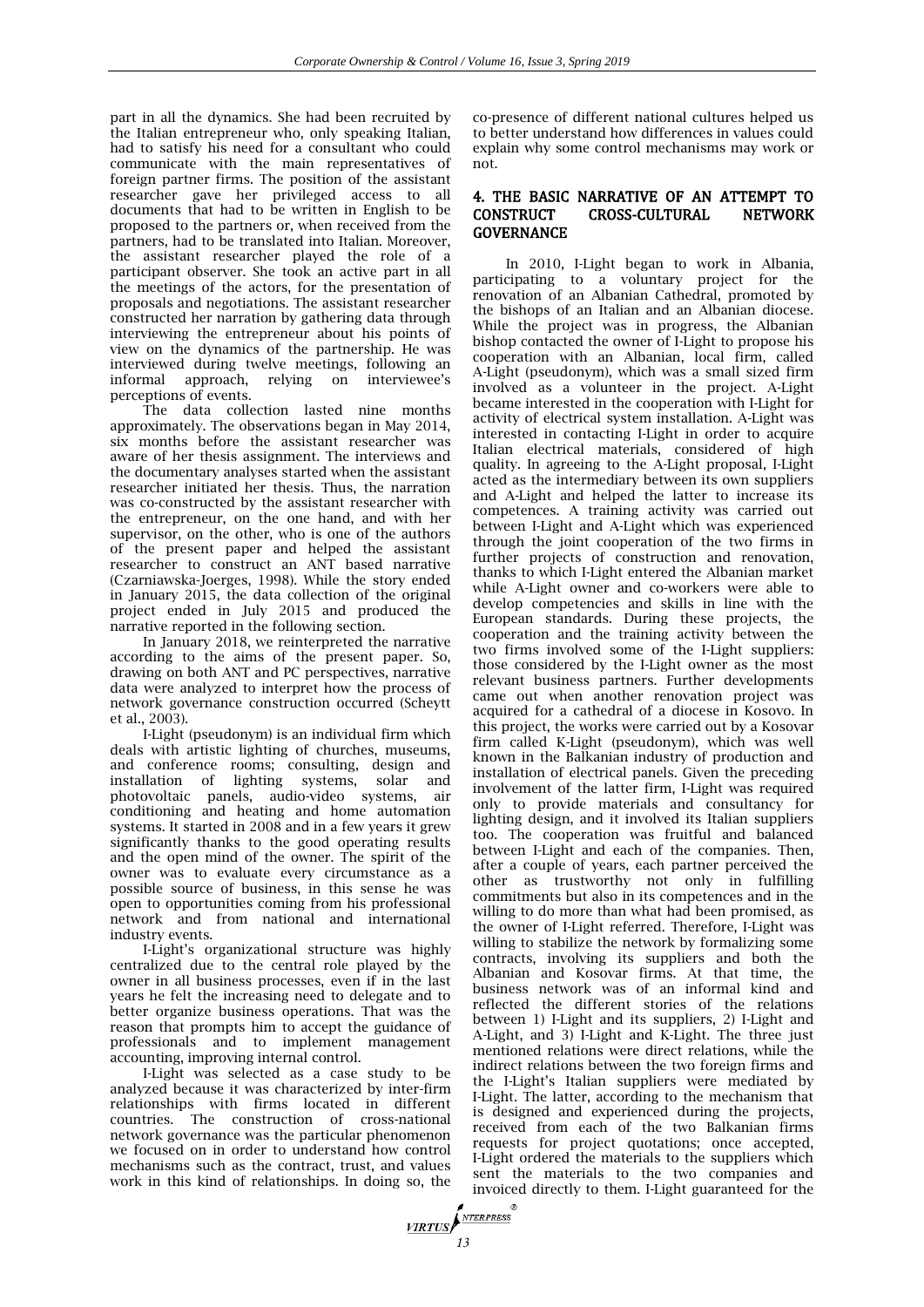solvency of the two Balkanian buyers. Later on, K-Light contacted one of the Italian suppliers in order to engage in direct supply relationships with it. But the latter refused, declaring to be in partnership with I-Light only.

In September 2014 I-Light invited the owners of the two foreign firms and the suppliers' managers to participate in a meeting. Through that meeting, I-Light wanted to give an impulse to the development of the relationships, negotiating conditions that would have met the needs of all participants.

During the meeting I-Light's suppliers showed A-Light and K-Light their electrical materials, putting emphasis on quality and reliability, ensuring the "made in Italy", the after-sales assistance, and price and discount rates in line with the Balkan market conditions. The suppliers also declared to be disposed of for transferring their know-how, proving their willingness with respect to I-Light to the two Balkanian firms as well, and thus sustaining the collaborative proposals of I-Light. The suppliers also appreciated the trustful relationship between them and I-Light, recognizing the latter as a good intermediary to refer to. That should have made I-Light, on one hand, the sales agent of the suppliers' products, becoming the only channel for the Balkanian firms to access those products; on the other hand, I-Light could guarantee for the stability of transactions in terms of prices, discounts and suppliers' support in consultancy services.

However, the attempt to construct a unitary business network through formalizing two groups of contracts was unsuccessful. The understanding of this failure needs to review the story through an appropriate theoretical lens, as we try to do in what follows.

# 4.1. Constructing cross-cultural network governance: the role of the contract as an inscription

The above description focuses on the informal interfirm relations developed during the experience of the Albanian and Kosovar projects that were characterized by development of trust in the three forms conceptualized by Sako (1992), namely contractual, competence and goodwill trust. Given that, the intent of I-Light to stabilize all the relationships in a unitary business network had to be pursued through the formalization of two groups of contracts: one group between I-Light and each of the two Balkanian firms, which in fact required two distinct contracts; another group between I-Light and each of its suppliers, which, again, required as many different contracts as the number of suppliers.

Two processes of translation need to be described for each of the two groups of contracts. Each process highlights the reasons for problematization and, thereby, the identities of the actors, human and not, to be interested and enrolled. Interpreting the phenomena as translation processes, what emerges is a set of arguments that contribute to explaining the success or the failure of the two translations. The interdependence between the two translation processes entailed that the failure of one would have the failure of the other. This interdependence reflected the interdependence between the relations that I-Light had developed with each of the Balkanian firms and the relations developed by I-Light and its suppliers: the quality of

one was conditioned by the other. This was the consequence of the intermediary role played by I-Light in the indirect supply relations between I-Light's suppliers and the Balkanian customers. On the one hand, I-Light received requests for project quotations from the two Balkanian firms and, when accepted, ordered materials to its suppliers. This made I-Light responsible for the two customers for the timeliness of the deliveries. On the other hand, I-Light guaranteed to its suppliers the solvency of the two foreign customers and took the risk to compromise its supply relations. Thus, the attempt to stabilize the relations with the foreign customers entailed that the same attempt had to be done with the Italian suppliers. In particular, I-Light aimed to consolidate its business in Albania and Kosovo, given the real opportunities for business growth. That required tools that supported the creation of stable and durable relationships. A unitary business network needed to be stabilized by means of inscriptions that could assure transparency, visualizing all the actors' interests, and could act as an interessement device, incentivizing each actor to stay in the network. A contract would have been such an inscription. It was supposed to define the market space in which partners interacted with each other, and also to allow the redefining of partners themselves (Mouritsen et al., 2001). Moreover, as an inscription, a contract would act as a calculating agency that would allow interactions between the parties involved to have an orientation and a mode of accountability.

The problematization took place in the existence of two problems I-Light had to solve. First, I-Light needed to increase the frequency of transactions with A-Light and K-Light, which required better coordination of the operations, identifying the favourable conditions that could help to meet the foreign firms' needs and to make the transactions stable over time. A second problem for I-Light was to get stable trading conditions with suppliers so as to guarantee the foreign firms the most suitable conditions. That could lead I-Light to become the only reference point in Albania and Kosovo for the distribution of suppliers' products.

The identification of the actors' interests was the most critical point. Looking at the translation process that involved I-Light and the two foreign firms, the relationship with each of them was characterized by different interests. In continuing its business, A-Light recognized the important role of I-Light. In fact, the Italian firm was able to support the Albanian firm providing the basic skills for the installation of electrical systems. That led A-Light to reach a competitive advantage over its Albanian competitors, even if it still needed to improve its skills in the electrical and lighting design. K-Light instead, being a firm with a long experience in the production and installation of electrical systems, and having a good market position, was interested in acquiring skills in lighting design. In this sense, I-Light could support K-Light in studying the interaction of light with the surroundings, creating the visual comfort and the perception of the environment required by their customers.

The suppliers were also interested in stipulating a contract with I-Light which in the past years continuously involved them in Albanian and Kosovar projects. This involvement led the Italian company and its suppliers to reach good profits,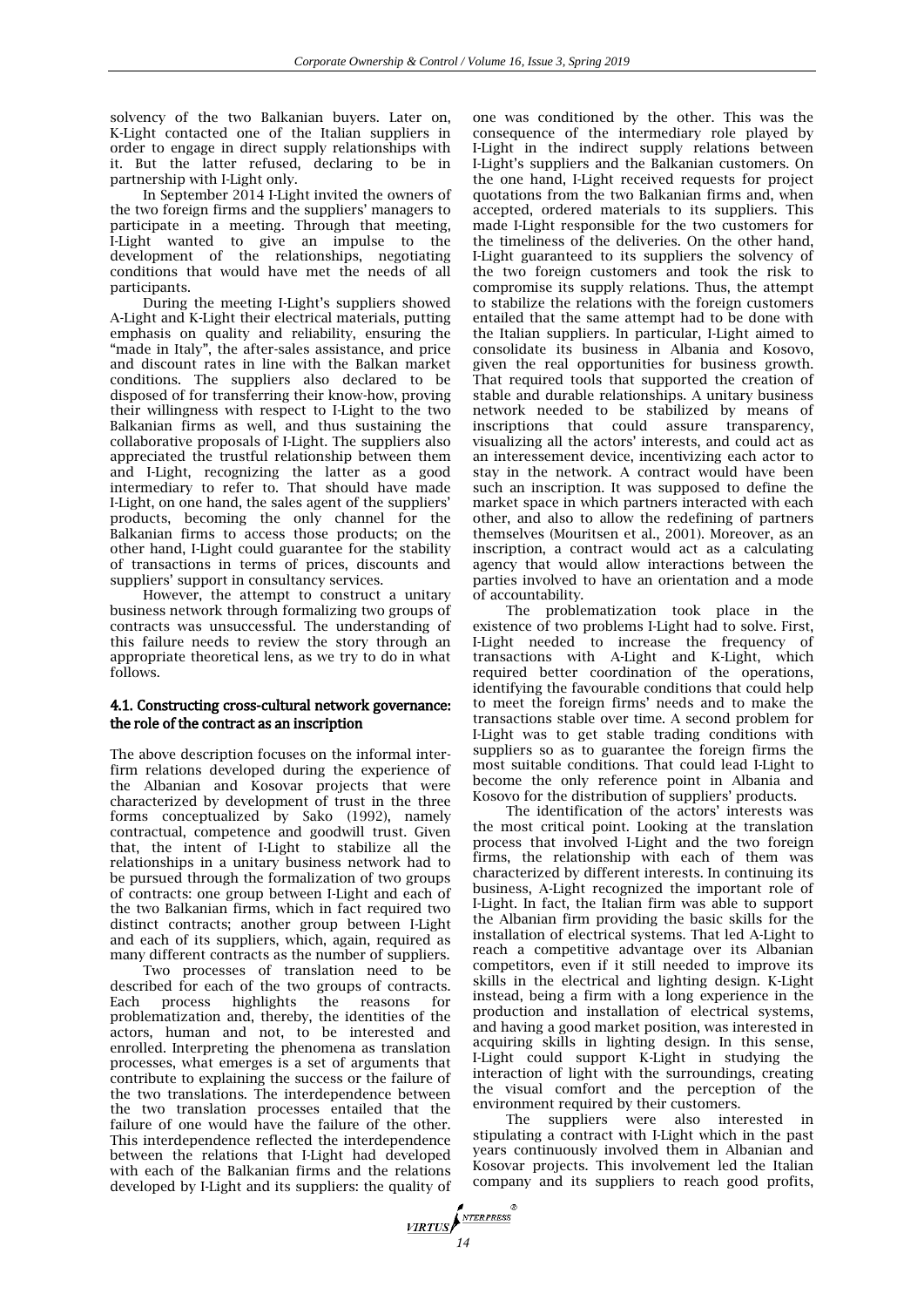making the proposal of Albanian and Kosovar contracts a source of interest.

When the meeting held in September 2014 was over, the suppliers involved in the attempt to construct a business network confirmed their terms of the agreement, sending I-Light a formal email which explicitly referred to the contract that should be signed once the terms were explicitly accepted by both I-Light and the two Balkanian firms.

However, some obstacles to the introduction of the contract arose. Looking at the translation process that involved I-Light and the two Balkanian firms, some important point came up during the meeting which involved I-Light suppliers.

In particular, A-Light showed an interest in the meeting with the suppliers but it had not yet implemented any initiative aimed at the conclusion of the contract. The Albanian firm kept contacting I-Light when it needed consultancy for a project but it did not feel the need to formalize the relationship. During the meeting, I-Light tried to explain the opportunity to stipulate a contract that would have defined stable conditions that protected the parties' interests. The A-Light's owner's answer was not to reject the proposal, but in a diplomatic way, he said that the cooperation with I-Light was already functional, so it did not believe that the contract should have improved it. The owner of I-Light realized that the contract was probably perceived as an inspection tool. The interessement devices were unable to overcome the obstacle consisting of the habit of engaging in verbal agreements and not recognizing to a formal contract any added value for the transaction. Thus, the proposal of a formal contract was perceived by A-Light to be unnecessary and was refused. A different obstacle restrained K-Light from accepting the proposal of a formal contract with I-Light: the K-Light managers did not believe that the collaboration with I-Light could represent an opportunity for developing their business. In particular, K-Light participated in a building exhibition in Germany and, recognizing one of the I-Light suppliers, directly contacted the supplier's manager in order to start a direct relationship with his company. But the supplier's manager only reminded its partnership with I-Light, not being yet ready to start a direct relationship with a foreign partner, and informed I-Light of this. This event was important for two reasons: first, it confirmed the relationship between the supplier and I-Light based on trust and mutual respect; second, it highlighted K-Light's lack of interest in considering I-Light as an intermediary. That was proved after the meeting in September where the owner of K-Light, even if interested in participating, when came back to Kosovo did not make any action to promote the network construction. As a company with a solid business and able to guarantee its solvency, K-Light could not see why not directly buy electrical material from the Italian suppliers without the mediating role of I-Light.

Referring to the translation process that involved I-Light and its suppliers, the enrolment phase took place without difficulty and had no obstacle. The reason why the contract was not yet introduced was external to this translation process, being related to the other translations that involved I-Light and the two Balkanian firms. The active involvement of A-Light and K-Light gave the advantage to lower the contract costs that all firms

were supposed to face. An important aspect was that no supplier wanted to by-pass I-Light and concludes independent agreements with the two Balkanian firms. This was because: first, no supplier was familiar with the Balkan markets and, given I-Light's long term experience in that context, the suppliers wanted to engage I-Light as an intermediary; second, I-Light was a good customer as it was able to guarantee them good supplies in the Italian market. Therefore, to enter the Balkan markets without I-Light's agreement meant for I-Light's suppliers to risk undermining their Italian supplies.

All partner relations appear as distinct collectives composed by heterogeneous agencies that did not tend to be mobilized by a unitary voice, by means of a unitary system of inscriptions. The level of trust already developed in the relation between I-Light and A-Light allied with the cultural habits consolidated in the Albanian national context and shaped the meaning of the contract perceived by A-Light as a calculating agency not useful for interactions and more inclined to inspections. The negative role played by the level of trust developed with respect to the I-Light's proposal of a formal contract is explained by considering the collective (Latour, 2005) between the developed trust and the national Albanian habits of doing business respecting informal agreements. Following this national values, no "collective" is conceived between the level of trust, necessary to rely only on informal agreements, and the use of a formal contract. More emphasis on the role of national values is needed and requires further investigation.

On the other hand, K-Light, the Kosovar customer of I-Light, given its bargaining power, higher than the Albanian firm, was more interested in engaging in a direct relationship with one of the I-Light suppliers, which it contacted for this. That fact pointed out that I-Light was not acknowledged as the spokesman of the business network, even if its role of enrolling actor had to promote a functioning informal business network. A unitary voice was not identified as being the actors' interests not convergent. Different were, in fact, the interests of the Kosovar customer and the I-Light's Italian supplier's. While the former was interested in engaging directly with the Italian suppliers so as to enter the Italian supply electrical market, the latter was not interested in starting a direct relationship with a foreign partner. Thus, again, no unitary inscription was able to mobilize all of them.

# 4.2. Constructing cross-cultural network governance: the role of the contract as a way of thinking

The phenomena described in the case evidence are only partially accounted for through the categories of ANT. The latter well showed how the difference in the parties' interests was a key point in problematizing the introduction of the contract in each of the two kinds of relationship and also in considering the interdependence of the two translations. However, ANT does not offer any reason why the different Italian and Albanian ways of doing business contributed to the failure of the contract and then of the whole network governance.

The characteristics of the contract, as a control mechanism, leads to a definition of the trade conditions, protecting the parties involved and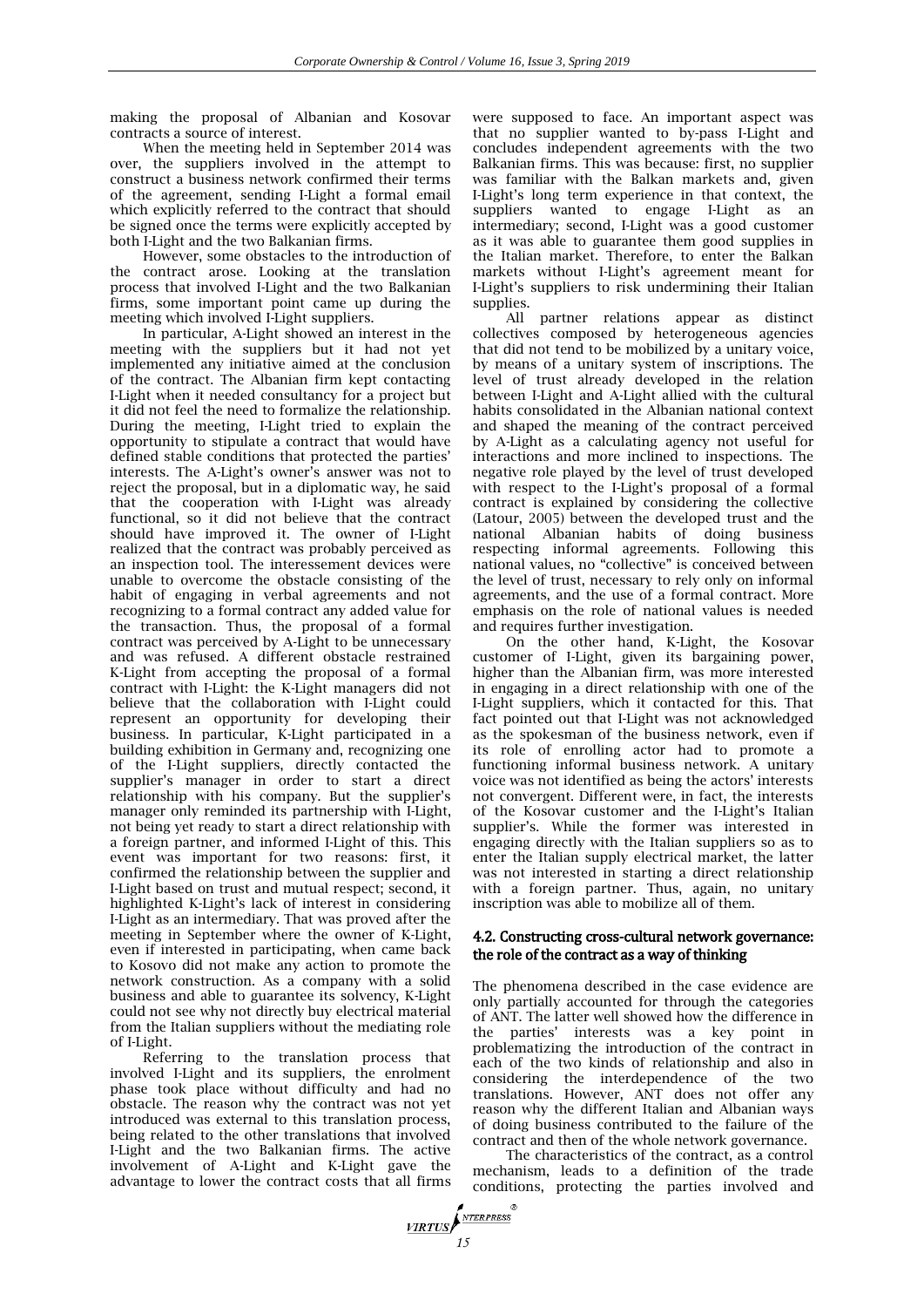improving the flexibility and adaptation for the management of unforeseen contingencies. What was relevant in the case study was the interaction between the contract and the instrument of social control, represented by the selection of partners and trust. The past interactions between I-Light, the two Balkanian firms, and the Italian suppliers generated learning processes through which the parties were aware of the partner's strategy, objectives and expectations. The three typologies of trust conceptualized by Sako (1992) were in place that should allow the parties to better define the contractual terms, recognizing to the contract a situational control function as it is embedded in different cultural and organizational contexts (Scheytt et al., 2003). The different ways of doing business between Italian and Albanian firms were related to the different national values and to their missed integration with the factual possibilities to develop and introduce a formal contract between the two partners. This is an argument out of ANT categories. The category of value as a motive of action is not comprised of ANT reasoning, which focuses on what human and things do, what is empirically observable since it has happened. Any process of fabrication or construction has to be followed in the making in order to find reasons for actions in the actors' identities that are defined through problematization.

In understanding the case evidence, the theory that can compete with ANT detailed description has to highlight the role of different values in the two processes leading to signing up a contract. This theory has to explain how the different values of the actors, as motives and drivers of their actions, can cohere both with each other and with the factual possibilities to formalize the contract. Then we use PC since it better analyzes how different national cultures, as values, could affect the network governance construction process. If there are different or opposite values between the partners, then there is no convergence to formalize a contract.

Following PC, a contract is viewed as a way of thinking common to the parties. It is an overarching topos that emerges from a common narrative and allows the integration of the different topoi of the actors. Considering the case evidence, the validity of a contract was conditioned to the integration of four ontological dimensions: the business facts, in terms of the partnership story and the problems to be solved; the future possibilities to solve those problems through the introduction of a contract as a means that were consistent with the values of all the actors, since all of them had to find their own motivation to sign up a contract and respect it; the sharing of the meaning and the role assigned to the contract by means of communication. The integration of the four ontological dimensions involved a process articulated into three main phases: 1) subjectivation, where each actor defined its own point of view; 2) externalization, where the points of view of all the actors should have been expressed and challenged through communication; 3) the objectification of the meaning attached and shared in the previous communication. Of this process of integration, the subjectification emerges from the case evidence, highlighting the different points of view of the partner firms with respect to the formal contract. In particular, I-Light interpreted the contract as a means that could increase the

coordination of the transactions with the two Balkanian firms and get stable trading conditions with suppliers, making I-Light the only referent point in Albania and Kosovo for the distribution of suppliers' products. Considering the relationship between I-Light and the two Balkanian firms, A-Light viewed the contract as an inspection tool unneeded for the transaction with I-Light. This perception was related to their cultural habits to conduct commercial agreement in verbal terms. A-Light's national habits of doing business were based on informal agreement and trust and were not consistent with the motivations behind the formulation of a formal contract. K-Light instead had different needs than A-Light which were reflected in a different partner's strategy. What was difficult to overcome was the K-Light's perception of I-Light as a competitor rather than a partner. That should have required a more effort by I-Light and its suppliers in convincing K-Light about the benefits of its participation in the business network and of the consolidation of the relationships through the contract as a coordination tool.

The different points of view were externalized during the meeting organized in September 2014, where I-Light and the Italian suppliers explained the contract's advantages for all the parties involved in terms of stronger relationships and better commercial conditions of Italian products for the Balkanian firms. During the meeting, A-Light diplomatically argued that the verbal agreements were more suitable with their national way of conducting business, showing refusal behaviour to the stipulation of a formal contract. K-Light instead showed interest to participate in the meeting but when K-Light's manager came back to Kosovo, he did not make any action for promoting the stipulation of the contract with I-Light, that was due to his lack of interest in considering the Italian firm as an intermediary. The design and introduction of a formal contract were coherent with only the I-Light national values, while the incoherence with the values of the other Balkanian partners could have risked compromising the reciprocal trust developed earlier.

#### 5. CONCLUDING DISCUSSION AND REMARKS

The study has examined the process that might lead to the formulation of a contract as a formal mechanism of network governance when the firms embedded come from different national cultures. The case evidence has shown that the presence of trust does not necessarily play a central role and that it can be an obstacle as is the case for other informal mechanisms like national culture and values. Thus, a negative nexus is highlighted between informal and formal mechanisms of governance. This nexus has been complicated by the interdependence between the two main kinds of relations comprised in the informal business network.

The theoretical interpretation and discussion of the case evidence have highlighted the partial explanation of the phenomenon offered by ANT lens and so the opportunity to have recourse to PC. ANT, with its categories of translation and network, explains the interdependence between the two processes directed to formulate the two kinds of contracts. This points out that the failure of the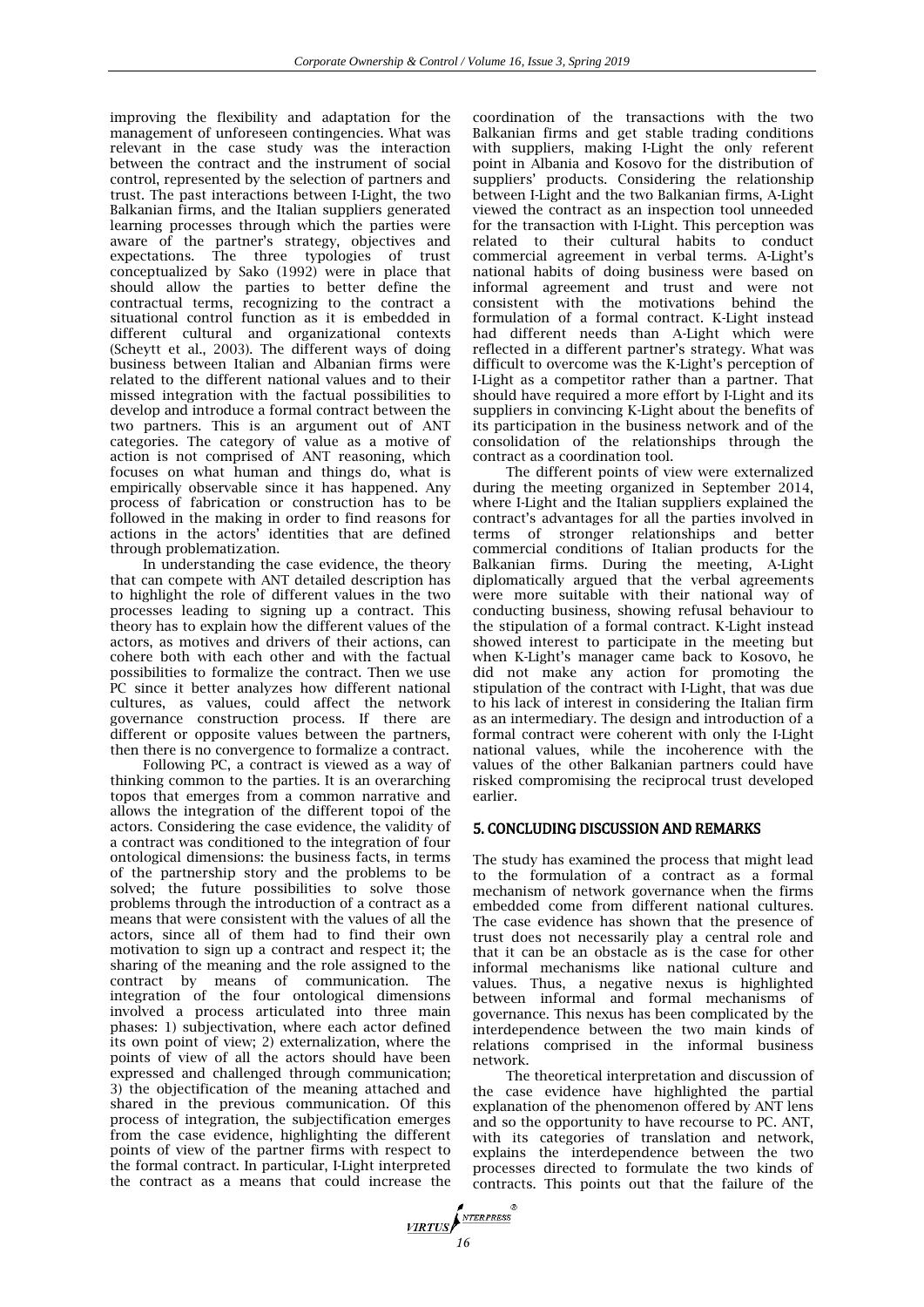constitution of formal network governance may be due to the failure of only one relation. This emerges in the relation between I-Light and K-Light, whose interests were different, being the former interested in stabilizing the whole business network through the introduction of formal contract governance, the latter being interested in entering the Italian supply market of electrical materials. Because of this divergence in interests, I-Light was not in interests, I-Light was not acknowledged by K-Light as a spokesman for their relations and, given the interdependence between the two translations, it failed as enrolling actor for the whole business network.

The failure due to the relation between I-Light and A-Light was not sufficiently explained from the ANT lens, which does not comprise the category of value. The difference in the Italian and Albanian habits of conducting business is an argument out of the ANT scope. The latter is not focused on the potential determinants of action internal to the actors, nor is it focused on future possibilities because both categories are not empirically observable. Differently, based on an interpretive approach, PC develops an interpretation of the actor's intentions in relation to its social context. This allows defining the actor's values that drive its choices from future possibilities of actions that are coherent with the facts observed from the past. Interpreted through a PC lens, a contract is not just an inscription that can mobilize actors' interests. Rather, it is viewed as a way of thinking that has to be commonly accepted by all the actors involved. It has to be the exit of a process of integration that makes the common narrative agreed upon by all the actors. The difference in the national values between the Italian and Albanian partners was relevant to interrupt the integration process since its initial phase. This point is an exemplification of the inability of ANT to address questions starting with why. ANT, indeed, limits its focus on questions starting with what, who and how following a socalled "flat approach" that offers a detailed description of dynamics involving collectives. PC differs as it is intended to enrich our understanding of the motives leading actors to make actions that succeed. PC follows a pragmatic approach that explains how and why an action succeeds.

From the two theoretical views of the narrative reported earlier, we notice that ANT and PC lenses are concurrent, but not combinable. Their ontological and epistemological assumptions differ in what is real and what is knowable. From ANT lens, the reality is a process of actions that have made a difference, So, reality must be observable and its study must be empirical, PC, instead, maintains the difference between reality and the world, being the latter constituted also by beliefs and dreams. Such dimensions, which are not factual and thus not empirically observable, can, according to PC, be the driving forces of action, as the value dimension. From PC lens, the reality is then the exit of a process of integration between values, facts, possibilities, and communication. When the integration is valid, an action succeeds, and a new reality with its new topoi occurs.

The paper offers a twofold contribution. First, it contributes to the accounting literature focused on the interfirm relationships that investigates the role of the control mechanisms, underlying the negative nexus between the formal and informal controls. The case evidence showed how, in the presence of different national contexts, trust developed between partners could represent an obstacle to formal mechanisms such as the contract. Second, the paper has analyzed the case study trying to reach a deeper understanding of the phenomenon using two concurrent theories: ANT and PC. This comparative analysis has pointed out the different abilities of the two theoretical lenses to explain the failure of the network governance project, outlining the difference in the assumptions that characterize the two theories.

The paper belongs to a research agenda on how theories can contribute for an understanding and a guide of practice, pointing out that the selection of an appropriate theory needs to take account of the specificities of the setting where the phenomena occur. Different theories highlight different aspects of a phenomenon but the extent to which they can be combinable to offer a more complete picture depends on the difference in their scientific assumptions. The two theories discussed in the paper were not combinable and, for this reason, have been used concurrently. Other studies may aim to refer to different theories, based on similar scientific assumptions, in order to take advantage of their combination.

The paper suffers from some limitations. First, we study only one case, reinterpreting the narrative related to just two years. A longitudinal case study could lead to better investigate the causes of the failure of the contract, trying to understand a little bit more the role of governance mechanisms and the different possibilities that can arise when the relationships between firms change or become more stable. Second, the analysis of a cross-cultural network operating in a different business or involving other countries could be interesting in order to understand how the application of the two theories could offer a more complete picture about the use of informal and formal mechanisms in constructing new social realities.

#### **REFERENCES**

- 1. Antivachis, N. A., & Angelis, V. A. (2015). Network organizations: The question of governance. *Procedia - Social and Behavioral Sciences, 175(12),* 584-592. https://doi.org/10.1016/j.sbspro.2015.01.1241
- 2. Arbnor, I., & Bjerke, B. (1997). *Methodology for creating business knowledge.* Los Angeles, the USA: Sage Publications.
- 3. Argyres, N., & Mayer, K. J. (2007). Contract design as a firm capability: An integration of learning and transaction cost perspectives. *Academy of Management Review, 32(4),* 1060-1077. https://doi.org/10.5465/ amr.2007.26585739
- 4. Baiman, S., & Rajan, M. V. (2002). Incentive issues in interfirm relationships. *Accounting, Organizations and Society, 27(3),* 213-238. https://doi.org/10.1016/S0361-3682(00)00017-9
- 5. Baldvinsdottir, G., & Heidarson, C. (2017). Orchestrating strategic co-authorship. In H. Nørreklit (Ed.), *A philosophy of management accounting: A pragmatic constructivist approach.* New York, the USA: Routledge. https://doi.org/10.4324/9781315680736-7

*17*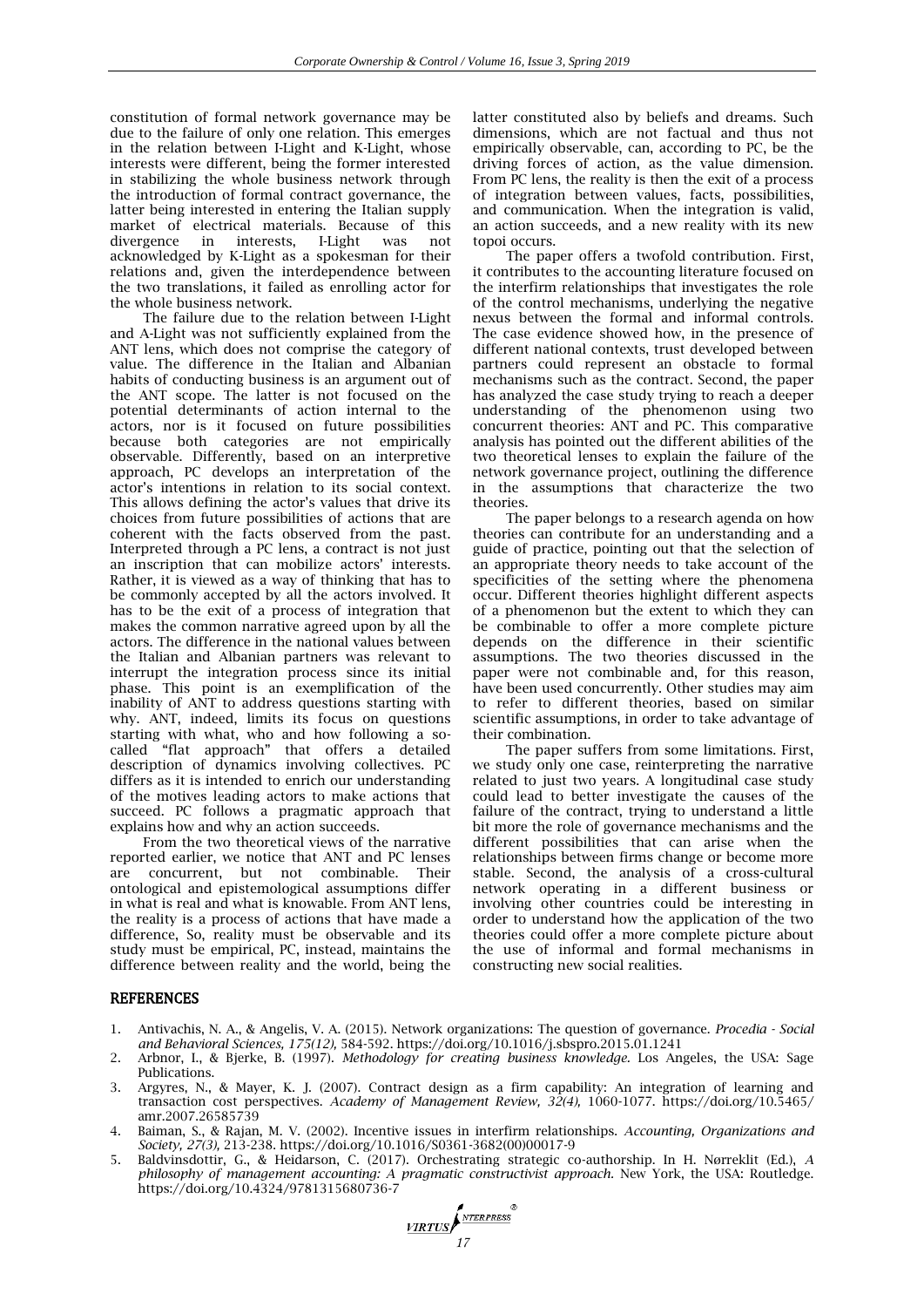- 6. Briers, M., & Chua, W. F. (2001). The role of actor-networks and boundary objects in management accounting change: A field study of an implementation of activity-based costing. *Accounting, Organizations and Society, 26(3),* 237-269. https://doi.org/10.1016/S0361-3682(00)00029-5
- 7. Callon, M. (1984). Some elements of a sociology of translation: Domestication of the scallops and the fishermen of St Brieuc Bay. *The Sociological Review, 32(S1),* 196-233. https://doi.org/10.1111/j.1467-954X.1984.tb00113.x
- 8. Callon, M. (1986). Some elements of a sociology of translation: Domestication of the scallops and the fishermen of St Brieuc Bay. In J. Law (Ed.), *Power, action and belief: A new sociology of knowledge?* London: Routledge & Kegan Paul.
- 9. Callon, M. (1998). *The laws of the markets.* London, the UK: Blackwell. Retrieved from https://www.amazon.com/Laws-Markets-Michel-Callon/dp/0631206086
- 10. Callon, M., & Latour, B. (1981). Unscrewing the big Leviathan or how do actors macrostructure reality and how sociologists help them to do so. In K. Knorr & A. Cicourel (Eds.), *Advances in social theory and methodology: Toward and Integration of micro and macro sociologies* (pp. 277-303). London: Routledge & Kegan Paul. Retrieved from http://www.bruno-latour.fr/node/388
- 11. Callon, M., & Latour, B. (1992). Don't throw the baby out with the bath school! A reply to Collins and Yearley. In A. Pickering (Ed.), *Science as practice and culture* (pp. 343-368). University of Chicago Press. Retrieved from https://philpapers.org/rec/CALDTT
- 12. Child, J. & Möllering, G. (2003). Contextual confidence and active trust development in the Chinese business environment. *Organization Science, 14(1),* 69-80. https://doi.org/10.1287/orsc.14.1.69.12813
- 13. Chua, W. F. (1995). Experts, networks and inscriptions in the fabrication of accounting images: A story of the representation of three public hospitals. *Accounting, Organizations and Society, 20(2-3),* 111-145. https://doi.org/10.1016/0361-3682(95)95744-H
- 14. Chua, W. F., & Mahama, H. (2007). The effect of network ties on accounting controls in a supply chain: Field study evidence. *Contemporary Accounting Research, 24(1),* 47-86. https://doi.org/10.1506/7156-201W-1290- 83H4
- 15. Cooper, R. (1992). Formal organization as representation: Remote control, displacement and abbreviation. In M. Read & M. Hughes (Eds.), *Rethinking organization.* London: Sage Publications.
- 16. Czarniawska, B. (1998). *A narrative approach to organization studies.* London, the UK: Sage Publications. https://dx.doi.org/10.4135/9781412983235
- 17. Dekker, H. C. (2004). Control of inter-organizational relationships: Evidence on appropriation concerns and coordination requirements. *Accounting, Organizations Society, 29(1),* 27-49. https://doi.org/10.1016/S0361- 3682(02)00056-9
- 18. Faems, D., Janssens, M., Madhok, A., & Van Looy, B. (2008). Towards an integrative perspective on alliance governance connecting contract design, trust dynamics and contract application. *The Academy of Management Journal, 51(6),* 1053-1078. https://doi.org/10.5465/amj.2008.35732527
- 19. Gabriel, Y. (1998). The use of stories. In G. Symon & C. Cassell (Eds.), *Qualitative methods and analysis in organizational research: A practical guide* (pp. 135-160). London: Sage.
- 20. Gadamer, H. G. (1989). *Truth and method* (2nd ed.). London: Sheed & Ward. Retrieved from https://mvlindsey.files.wordpress.com/2015/08/truth-and-method-gadamer-2004.pdf
- 21. Gerhart, D., Tarragona, M., & Bava, S., (2007). A collaborative approach to research and inquiry. In H. Anderson & D. Gehart (Eds.), *Collaborative therapy: Relationships and conversations that make a difference* (pp. 367-390). London, the UK: Routledge. Retrieved from https://www.amazon.com/Collaborative-Therapy-Relationships-Conversations-Difference/dp/0415953278
- 22. Gietzmann, M. (1996). Incomplete contracts and the make or buy decision: Governance design and attainable flexibility. *Accounting, Organization and Society, 21(6),* 611-626. https://doi.org/10.1016/0361-3682(96)00002-5
- 23. Groot, T., & Lukka, K. (2000). Introduction. In T. Groot & K. Lukka (Eds.), *Cases in management accounting* (pp. 1-19). London: Prentice Hall. Retrieved from I-light
- 24. Guerard, S., Bode, C., & Gustafsson, R. (2013). Turning point mechanisms in a dualistic process model of institutional emergence: The case of the diesel particulate filter in Germany. *Organization Studies, 34(5-6),* 781- 822. https://doi.org/10.1177/0170840613479237
- 25. Håkansson, H., & Lind, J. (2004). Accounting and network coordination. *Accounting, Organization and Society, 29(1),* 51-72. https://doi.org/10.1016/S0361-3682(02)00058-2
- 26. Hopwood, A. G. (1987). The archaeology of accounting systems. *Accounting, Organizations and Society, 12(3),* 207-234. https://doi.org/10.1016/0361-3682(87)90038-9
- 27. Jakobsen, M. (2017). A comparison of pragmatic constructivism and actor-network theory. In H. Nørreklit (Ed.), *A philosophy of management accounting: A pragmatic constructivist approach.* New York, the US: Routledge. https://doi.org/10.4324/9781315680736-12
- 28. Johanson, J., & Mattsson, L. G. (1987). Interorganizational relations in industrial systems: A network approach compared with the transaction cost approach. *International Studies Management and Organization, 17(1),* 34- 48. https://doi.org/10.1080/00208825.1987.11656444
- 29. Jones, C., Hesterly, W. S., & Bogatti, S. P. (1997). A general theory on the network governance. *Academy of Management Review, 22(4),* 911-945. https://doi.org/10.2307/259249
- 30. Langfield-Smith, K., & Smith, D. (2003). Management control systems and trust in outsourcing relationships. *Management Accounting Research, 14(3),* 281-307. https://doi.org/10.1016/S1044-5005(03)00046-5
- 31. Latour, B. (2005). Reassembling the social: An introduction to actor-network-theory. New York, the USA: Oxford University Press. Retrieved from http://droit-public.ulb.ac.be/wp-content/uploads/2013/04/ Latour\_Reassembling.pdf
- 32. Luo, Y. (2002). Contract, cooperation and performance in international joint ventures. *Strategic Management Journal, 23(10),* 903-919. https://doi.org/10.1002/smj.261
- 33. Lueg, R., & Knapik, M. (2016). Risk management with management control systems: A pragmatic constructivist perspective. *Corporate Ownership and Control, 13(3),* 72-81. http://dx.doi.org/10.22495/cocv13i3p6
- 34. Mahama, H., & Chua, W. F. (2016). A study of alliance dynamics, accounting and trust-as-practice. *Accounting, Organizations and Society, 51,* 29-46. https://doi.org/10.1016/j.aos.2016.04.004

**17RTUS**